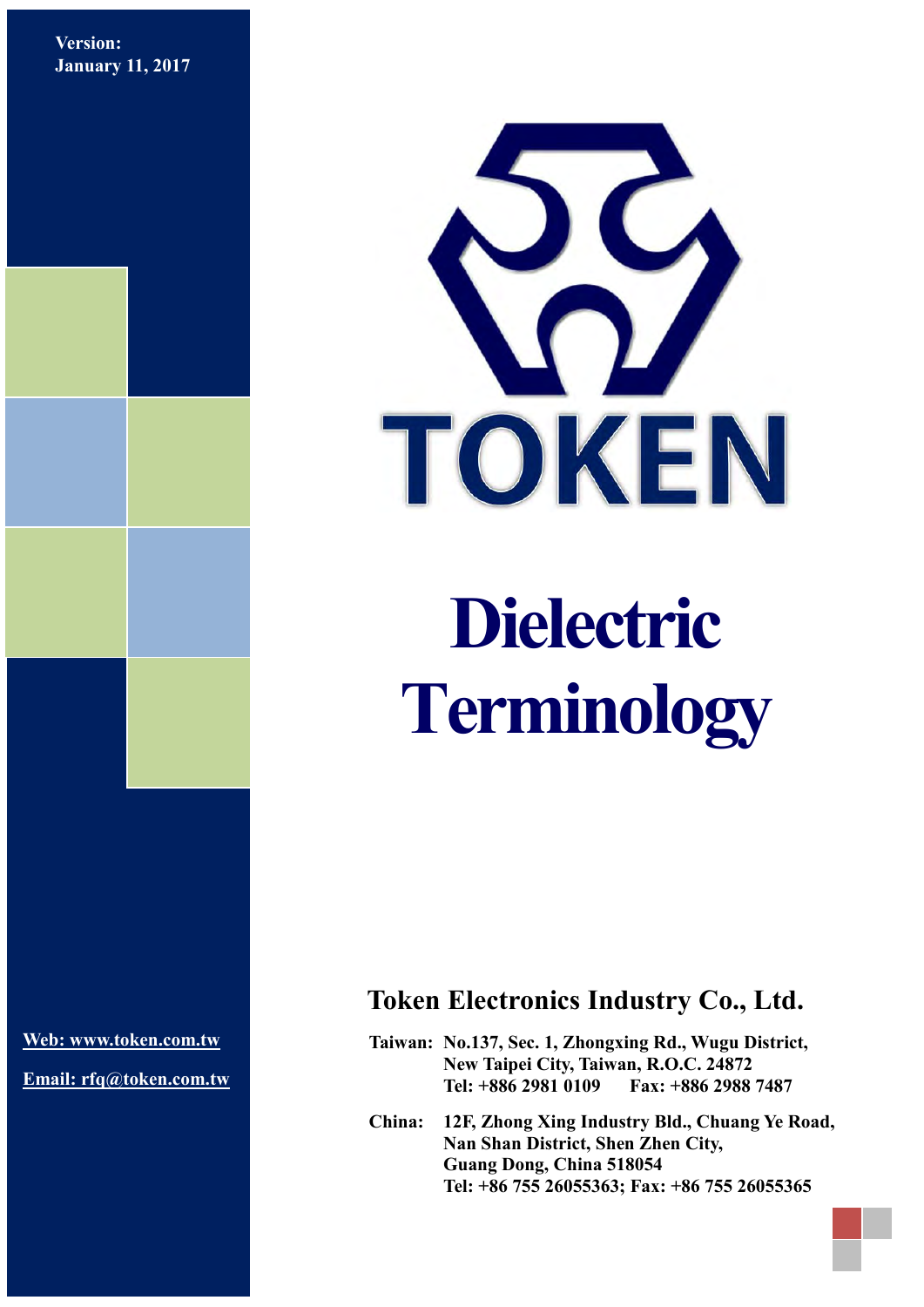

# **Dielectric Terminology**

## **Dielectric Terminology & Glossary**

#### **How Piezoceramic Element Works**

When a piezoceramic element is stressed electrically by a voltage, its dimensions change. When it is stressed mechanically by a force, it generates an electric charge. If the electrodes are not short-circuited, a voltage associated with the charge appears.

Relationships between applied forces and the resultant responses depend upon:

- 1. the piezoelectric properties of the ceramic;
- 2. the size and shape of the piece;
- 3. The direction of the electrical and mechanical excitation.

A piezoceramic is therefore capable of acting as either a sensing or transmitting element, or both. Since piezoceramic elements are capable of generating very high voltages, they are compatible with today's generation of solid-state devices - rugged, compact, reliable, and efficient.

#### **Coaxial Resonator**

A component in which standing waves are established in a ceramic coaxial line, short- or open-circuited at the end, remote from the drive. These resonators can be either  $1/4 \lambda$  wavelength or  $1/2$  λ wavelength type.

#### **Dielectric Dissipation Factor (tanδ)**

The dielectric dissipation factor (dielectric loss factor), tanδ , for a ceramic material is the tangent of the dielectric loss angle. tanδ is determined by the ratio of effective conductance to effective susceptance in a parallel circuit, measured by using an impedance bridge. Values for tanδ typically are determined at 1 kHz.

#### **Dielectric Resonator (DR)**

An non-metallized dielectric ceramic which functions similarly to a mechanical resonant cavity at microwave frequencies, but has a greatly reduced size because of its high dielectric constant.

#### **Dielectric Constant (K)**

The relative dielectric constant is the ratio of the permittivity of the material, **ε**, to the permittivity of free space, **ε0**, in the unconstrained condition, i.e., well below the mechanical resonance of the part. **Equation:**  $K = (permittivity of material ε / permittivity of free space ε<sub>0</sub>)$ 

#### **Global Positioning System (GPS)**

A global navigation system based on 24 or more satellites orbiting the earth at an altitude of 12,000 statute miles and providing very precise, worldwide positioning and navigation information 24 hours a day, in any weather. Also called the NAVSTAR system.

#### **Spurious Mode**

Output from a dielectric resonator caused by a signal or signals having frequencies other than the resonant frequency desired. The presence of higher resonant modes close to the resonant frequency of the principle mode will interfere with filter or oscillator performance.



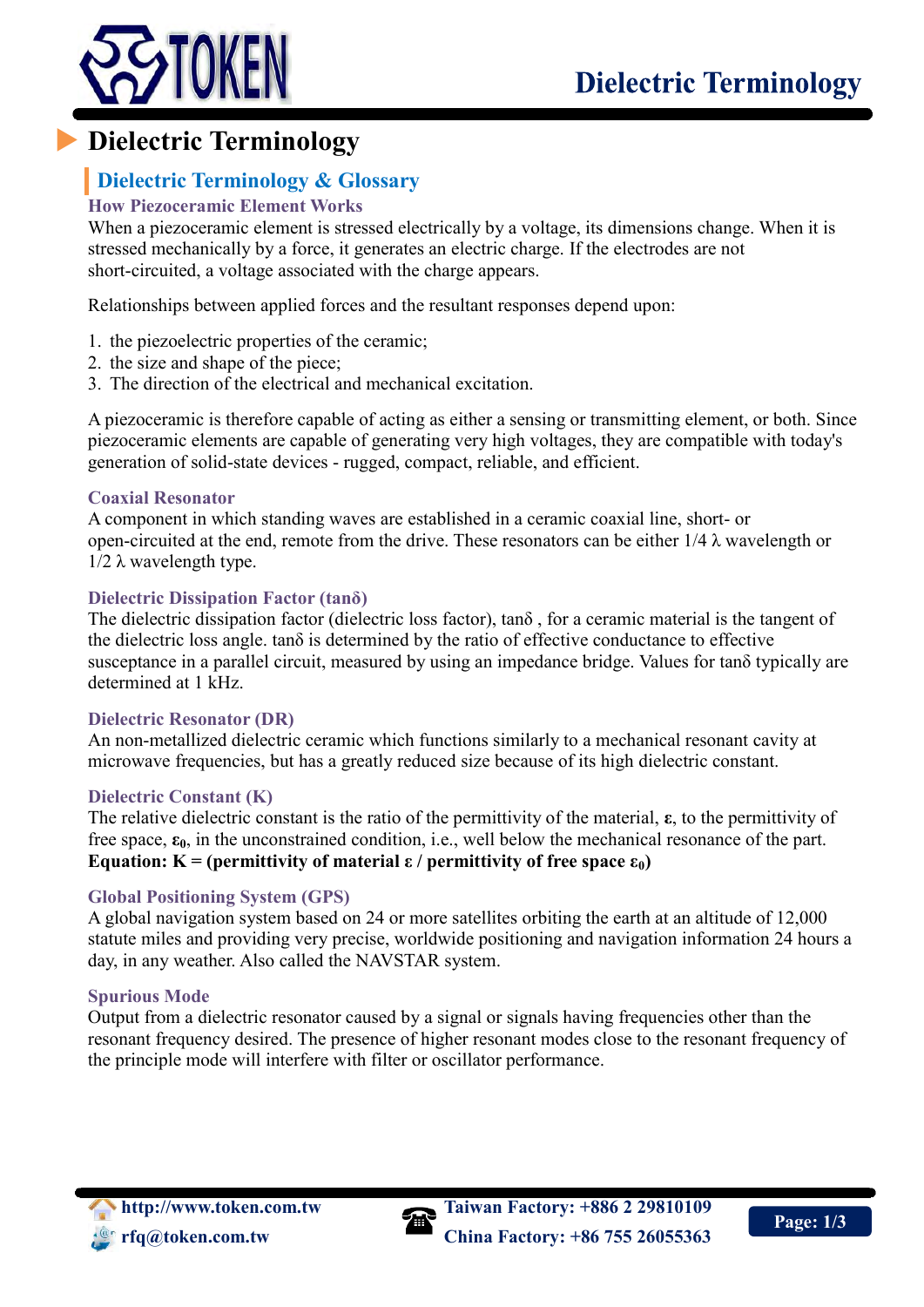



**(Figure-1) - Directions of forces on piezoelectric element**

#### **Piezoelectric Charge Constant "d"**

The piezoelectric constants relating the mechanical strain produced by an applied electric field are termed the strain constants, or the "d" coefficients. The units may then be expressed as meters per meter, per volts per meter (meters per volt). **Equation: d = (strain development / applied electric field)**

It is useful to remember that large  $d_{ii}$  constants relate to large mechanical displacements which are usually sought in motional transducer devices. Conversely, the coefficient may be viewed as relating the charge collected on the electrodes, to the applied mechanical stress.  $d_{33}$  applies when the force is in the 3 direction (along the polarization axis) and is impressed on the same surface on which the charge is collected.  $d_{31}$  applies when the charge is collected on the same surface as before, but the force is applied at right angles to the polarization axis.

The subscripts in  $d_{15}$  indicate that the charge is collected on electrodes which are at right angles to the original poling electrodes and that the applied mechanical stress is shear. The units for the  $d_{ii}$ coefficients are commonly expressed as coulombs/square meter per newton/square meter.

### **Equation: d = (short circuit charge density / applied mechanical stress)**

When the force that is applied is distributed over an area which is fully covered by electrodes (even if that is only a portion of the total electrode) the units of the area cancel from the equation and the coefficient may be expressed in terms of change per unit force, coulombs per newton. To view the  $d_{ii}$ coefficients in this manner is useful when charge generators are contemplated, e.g., accelerometers.

#### **Piezoelectric Voltage Constant "g"**

The piezoelectric constants relating the electric field produced by a mechanical stress are termed the voltage constants, or the "g" coefficients. The units may then be expressed as volts/meter per newtons/square meter. **Equation: g = (open circuit electric field / applied mechanical stress)**

Output voltage is obtained by multiplying the calculated electric field by the thickness of ceramic between electrodes. A "33" subscript indicates that the electric field and the mechanical stress are both along the polarization axis. A "31" subscript signifies that the pressure is applied at right angles to the polarization axis, but the voltage appears on the same electrodes as in the "33" case.

A "15" subscript implies that the applied stress is shear and that the resulting electric field is perpendicular to the polarization axis. High  $g_{ii}$  constants favor large voltage output, and are sought after for sensors. Although the g coefficient are called voltage coefficients, it is also correct to say the  $g_{ii}$  is the ratio of strain developed over the applied charge density with units of meters per meter over coulombs per square meter.